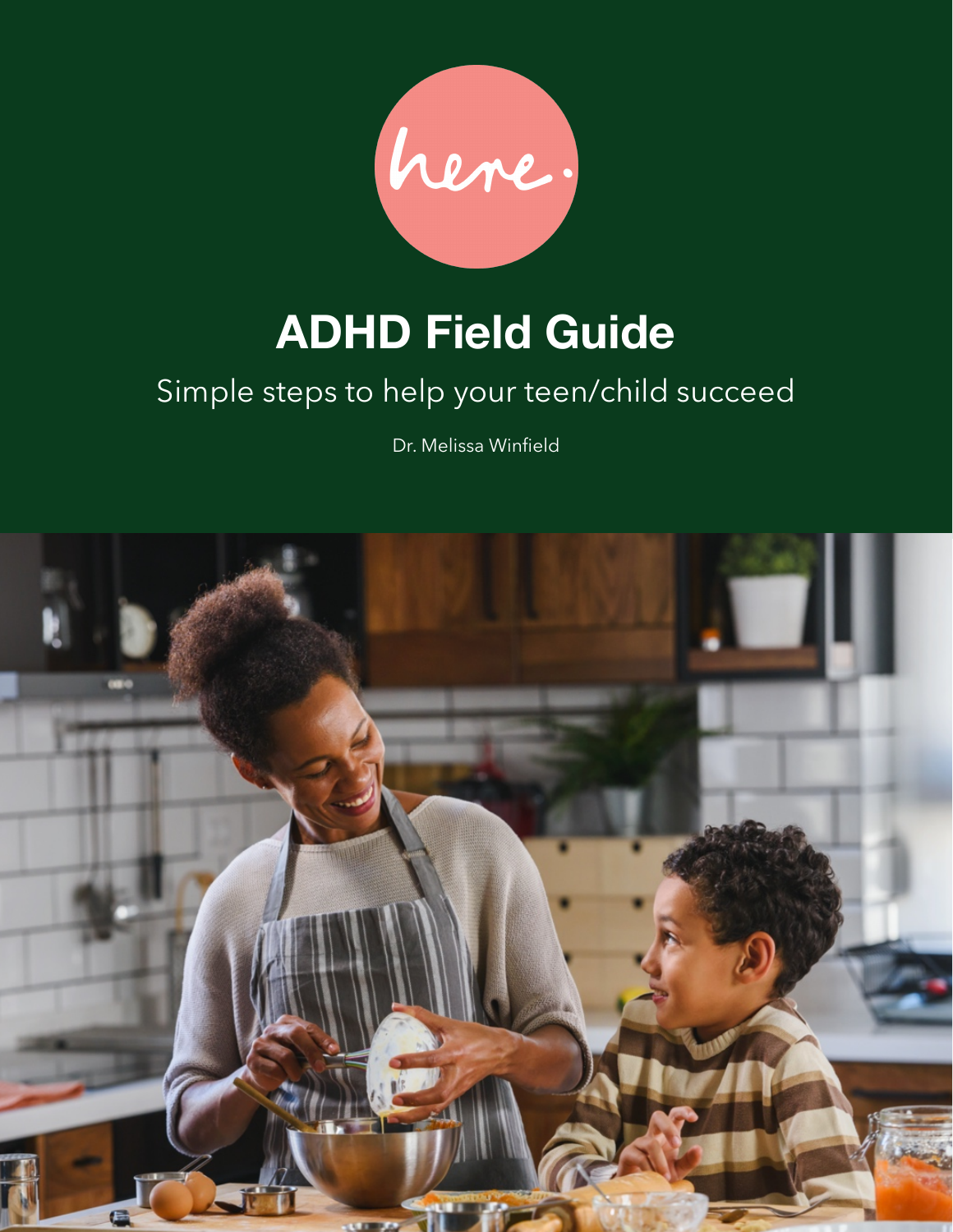The diagnosis of ADHD (Attention Deficit Hyperactivity Disorder) is a common concern for parents. If your child has difficulty paying attention in school or completing homework or has a lot of energy, there is a good chance you have wondered or been asked if they have ADHD.

This resource outlines information for parents to help you navigate how to respond to your child's behaviors or struggles. First, understanding what ADHD actually is and what symptoms are part of this diagnosis will help you determine if your child's behaviors might be in the ball park of ADHD. Since it can be very difficult to know what is "normal" for kids and if ADHD is actually the cause of the problem, professional help such as psychological assessment may be needed.

Whether or not your child meets criteria for ADHD, there are some tools that you can use to help them learn new skills and manage their behavior. There are a lot of practical strategies for home and support that can be provided at school to help kids pay attention and stay organized. If a criteria for ADHD has been met, you may want to consider additional professional help through therapy and/or medication. All of these topics will be covered so that you feel more confident in how you choose to help your child.

# **What is ADHD?**

As the name implies, ADHD refers broadly to problems with attention and hyperactivity but other behaviors are associated with ADHD including impulsivity, procrastination, disorganization, and forgetfulness (Getz, 2014). Low frustration tolerance, irritability and moodiness can also be common problems related to ADHD (American Psychiatric Association, 2013).



Genetics play a major role in ADHD and similar symptoms are often observed in other family members. ADHD is the result of a number of structural and chemical differences in the brain, including dysregulation in neurotransmitters and less activation in parts of the brain, including the prefrontal cortex (Getz, 2014). The prefrontal cortex is the "command center" for attention and behavior. It largely controls our ability to plan ahead, problems solve, stay organized, focus on a task, and control our impulses.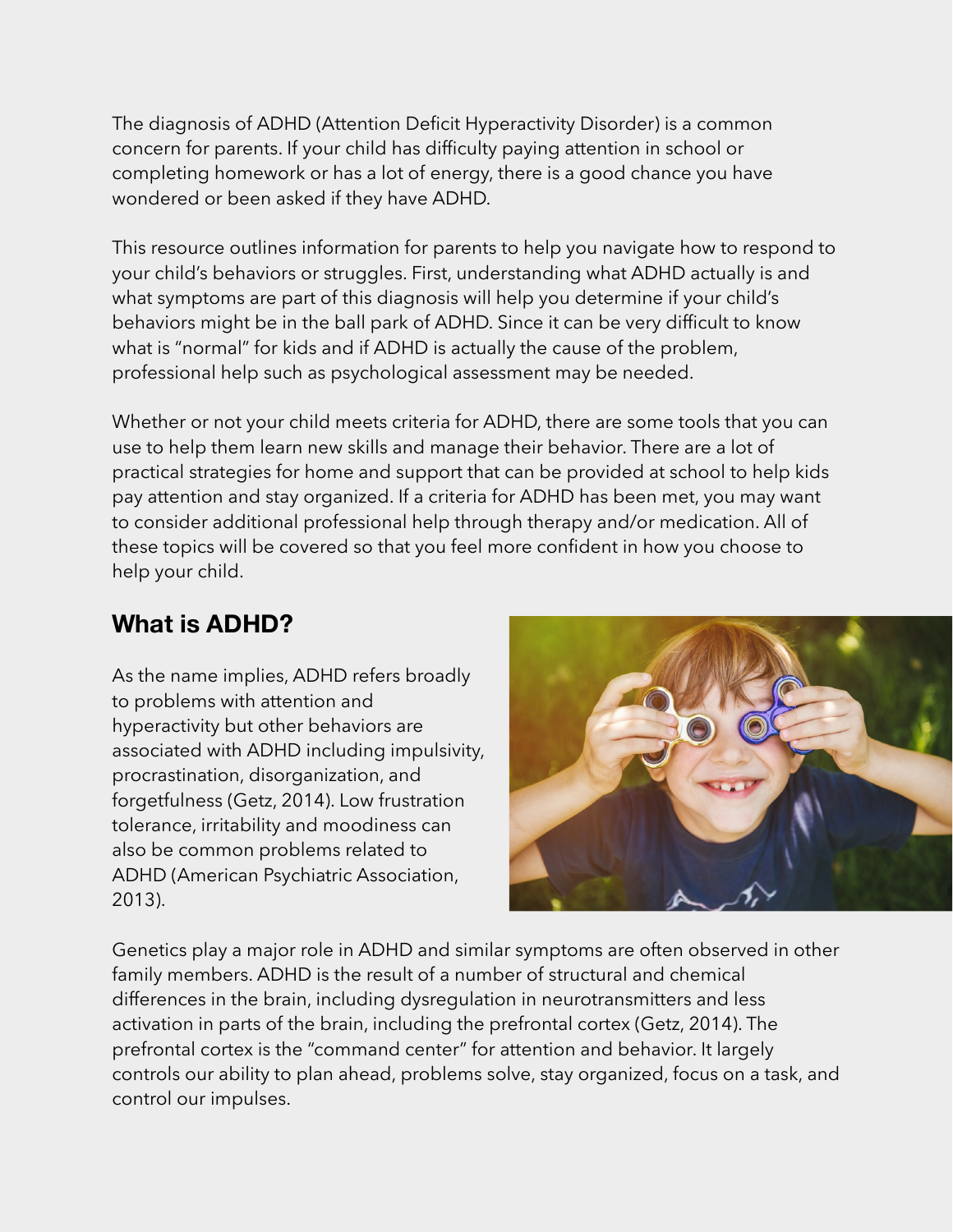## **Diagnosing ADHD**

Attention Deficit Hyperactivity Disorder is diagnosed when an individual experiences a number of symptoms that indicate inattention, hyperactivity or both. In order to meet criteria for ADHD, these symptoms must not only be present but also causing significant problems in the individual's life. Keep in mind that ADHD is usually not able to be diagnosed in toddlers before the age of 4 because at this age these behaviors are considered normal and it is difficult to differentiate what challenges will continue as the child gets older.

There are 3 types of ADHD: predominantly inattentive presentation, predominantly hyperactive/impulsive presentation or combined presentation. In other words, ADHD can refer to kids who mostly struggle with inattention but have no hyperactivity, or kids who are only hyper, or kids who have both inattention and hyperactivity.

The symptoms of inattention according to the Diagnostic and Statistical Manual of Mental Disorders, Fifth Edition (DSM-5) by the American Psychiatric Association (2013) are summarized here:

- Difficulty paying attention to details or making frequent needless mistakes
- Difficulty sustaining focus in either play or school
- Not listening when being spoken to (i.e. mind seems to wander)
- Struggling to follow through with directions or to finish school work
- Difficulty staying organized
- Avoids, dislikes or is reluctant to complete tasks that require sustained mental energy or effort
- Loses things frequently
- Easily distracted from tasks by surroundings
- Forgetful in daily activities

A summary of symptoms for hyperactivity, per the DSM-5 (APA, 2013), is as follows:

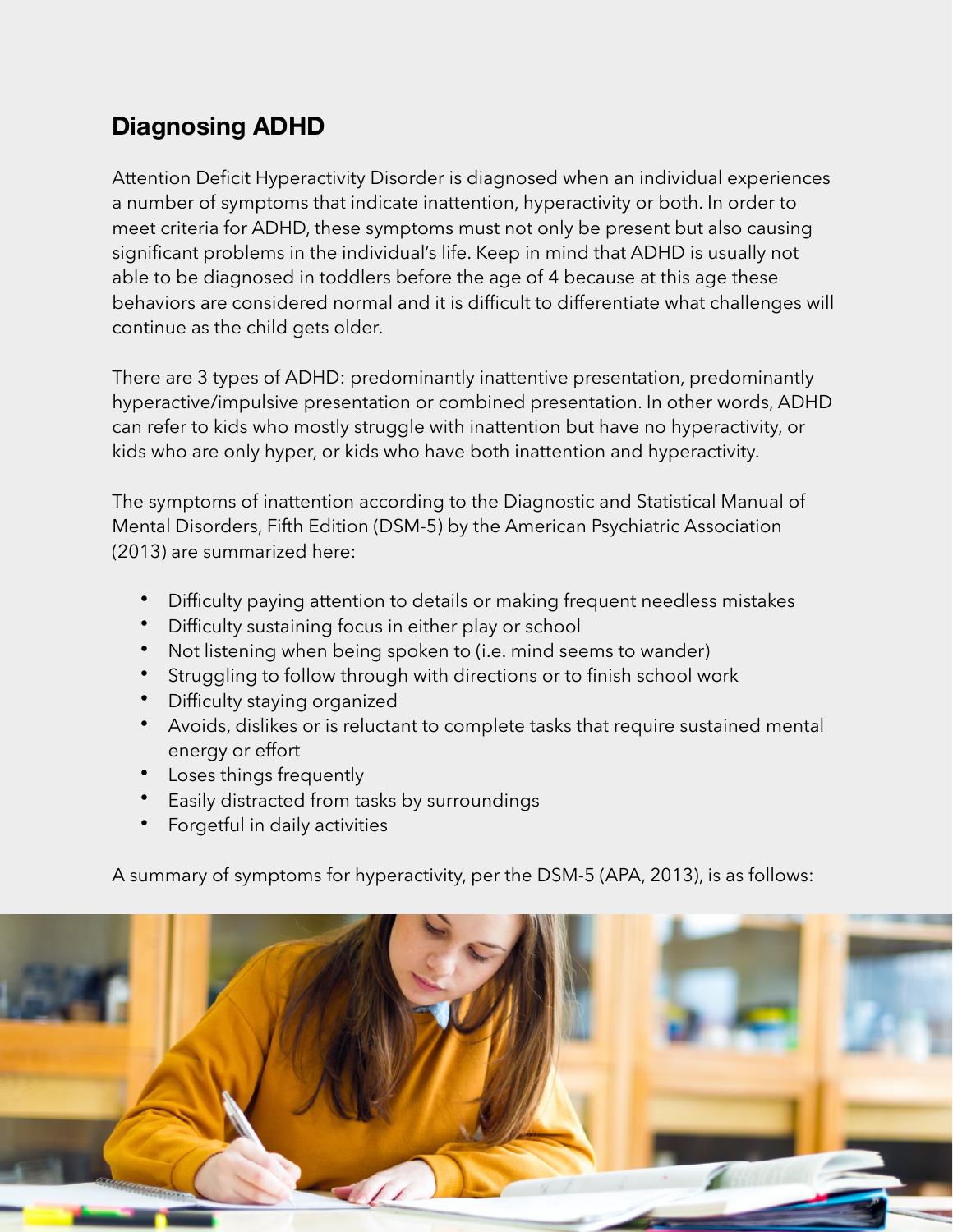- Fidgets, squirms in seat or generally has a hard time sitting still
- Difficulty staying in their seat in situations where they are expected to remain seated
- Running and climbing in areas that those behaviors are not appropriate
- Difficulty playing or engaging in activities quietly
- Is constantly "on the go" so that it is difficult to keep up with them regularly
- Talks excessively
- Blurts out answers before a question is completed and has a hard time waiting their turn to talk
- Difficulty waiting their turn in general
- Invades others space or interrupts what they are doing without asking first

*Please note: In order for a child to meet criteria for ADHD, they have to be experiencing multiple of these symptoms for most of the time over the course of multiple months. If your child is experiencing a number of these symptoms and they are making it difficult to do school work, complete tasks at home or do well in social settings, then you may want to consider an evaluation by a mental health professional to determine if your child is struggling with ADHD.* 

#### **Psychological Assessment for ADHD**

Though the symptoms of ADHD may seem pretty straight forward, it turns out that a lot of things other than ADHD can cause some of these symptoms. For example, lack of sleep in small children can lead to hyperactivity and anxiety or depression in children and teenagers can result in concentration difficulties and forgetfulness. Trauma or difficulty adjusting to a life change can also cause symptoms similar to ADHD. Getting an accurate diagnosis is a necessary step for knowing how to best help your child or teenager.

Here's what to expect from the assessment process:

- 1. **Free Initial Consultation.** This brief phone conversation will help psychologist understand the reason and goal for the referral and determine if testing will be beneficial.
- 2. **Clinical Interview.** Interview will include gathering information regarding history of symptoms and medical, trauma, family and academic history. Please have academic documents, such as recent grade reports and any IEP or 504 documents available, if applicable.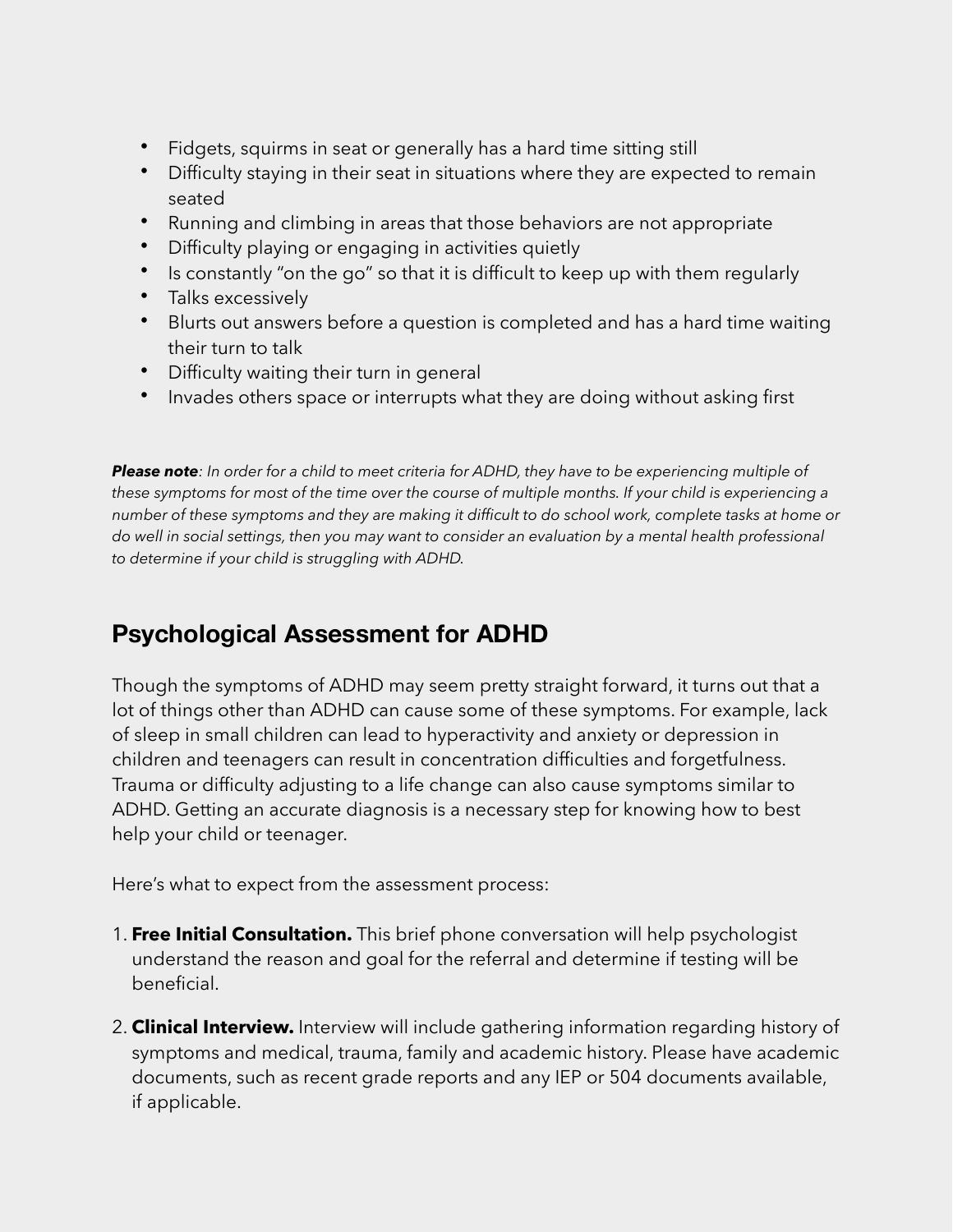- 3. **Testing** Tests may vary, based on the referral question, but often include cognitive (IQ) testing, behavioral questionnaires and measures of executive functioning. Expect several hours of testing that may be spread out between a couple of visits if needed. Behavioral checklists will be sent home for a teacher or coach to fill out.
- 4. **Report/Feedback.** A report will be provided with a summary of diagnosis and individualized recommendations. Reports may be used to request educational or employment accommodations or provide clarification for another mental health provider, such as a therapist or psychiatrist. If you know who you want a copy of the report to go to, let your psychologist know so that the report best meets your needs. You will have opportunity to ask questions and discuss results in a feedback session once report is completed.

#### **Strategies for ADHD and Related Symptoms**

Whether a child has ADHD or not, there are some general strategies that may be helpful for home and school. If ADHD is accurately identified, these strategies will be essential since your child's brain is functioning differently and will need additional support to learn skills that lead to academic and social success. Additional support can be received through mental health therapy and medication.



General behavioral strategies can help children be more successful at school and home. Having clear and consistent expectations/goals as well as a lot of opportunity for praise and rewards is essential for changing behavior. This is helpful for all children, but becomes even more important for kids with ADHD. Here are some steps to ensuring a strong behavioral plan for home:

- Start with goals that are small and obtainable (ex. Only choose only 1-3 tasks to work on at a time)
- Communicate very clear expectations and limits to your child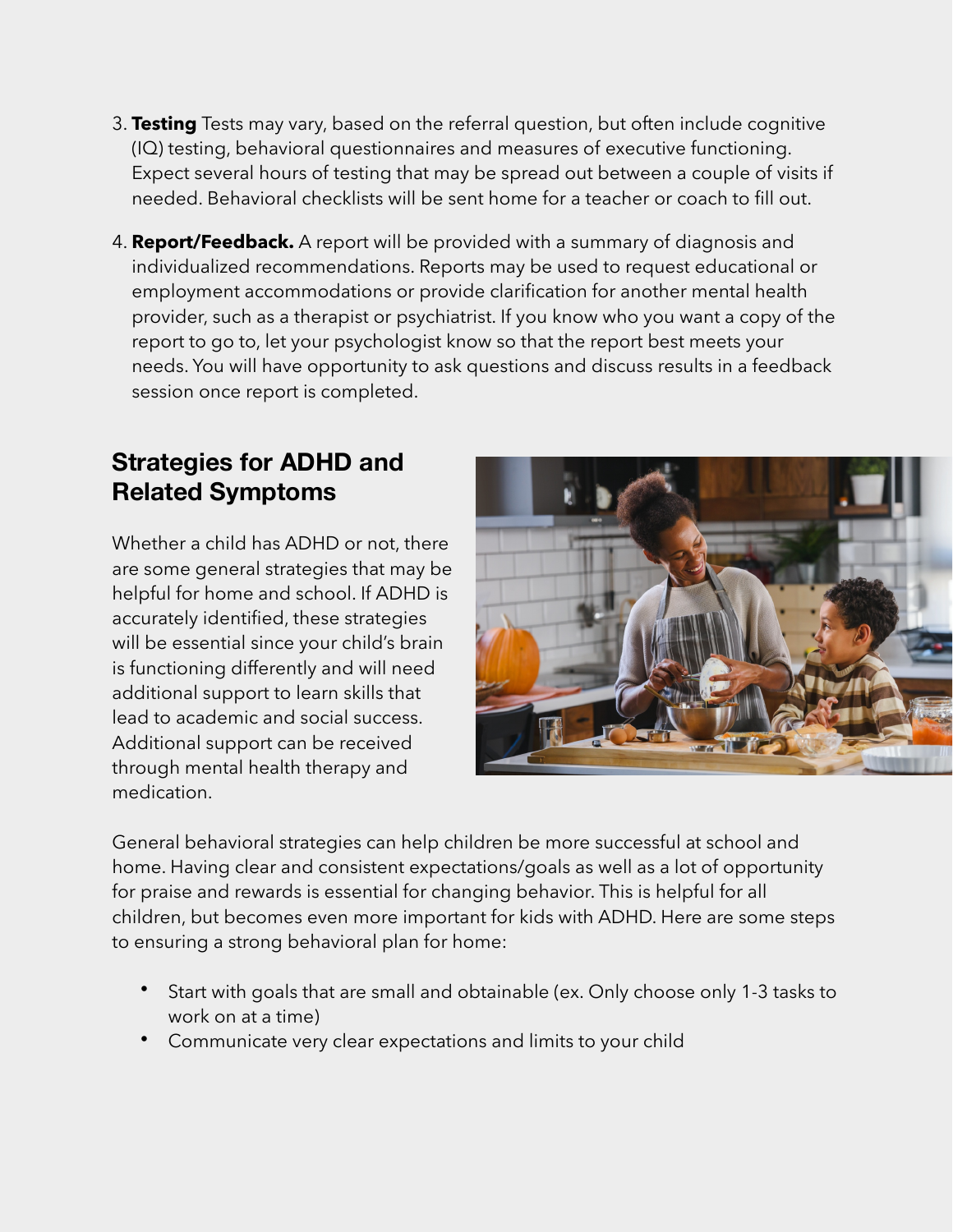- Create rewards or consequences to help incentivize tasks (If a task is connected with a reward, it makes it more interesting and therefore easier to remember.)
- Commit to being consistent with those expectations. A lot of repetition is going to be needed for kids with ADHD to learn additional skills and create habits.
- Create physical reminders (ex. Behavioral charts, alarms on phone)
- Allow that it may take more time for a child with ADHD to remember tasks, especially without reminders

Additional strategies may be needed to help your child at school. Schools are often able to provide accommodations for students with ADHD but may require testing either through the school district or from a psychologist in the community.

Academic accommodations that may be helpful include:

- Preferential classroom seating to help avoid distractions
- Extended time allowed for tests
- Physical reminders on desk or a list of important information
- Providing a squishy ball or another device to help manage fidgetiness
- Allowing tests to be taken in settings with less distractions (ex. Library or school counseling center)
- Important information or instructions written on board for reference
- Shortening repetitive tasks

Homework strategies include:

- Making sure environment is as free from distraction as possible (ex. Removing devices, working at a desk designated for school)
- Breaking down homework tasks into small sections
- Make sure your child is paying attention before giving instructions
- Have consistent homework time with breaks if needed

# **Therapy for ADHD**

Mental health therapy is a valuable resource for helping your child or teenager with ADHD. Therapy can help improve children's ability to think before acting, take the perspective of others, learn to stay organized and articulate what they need to be successful. Since ADHD can often lead to emotional dysregulation and irritability, a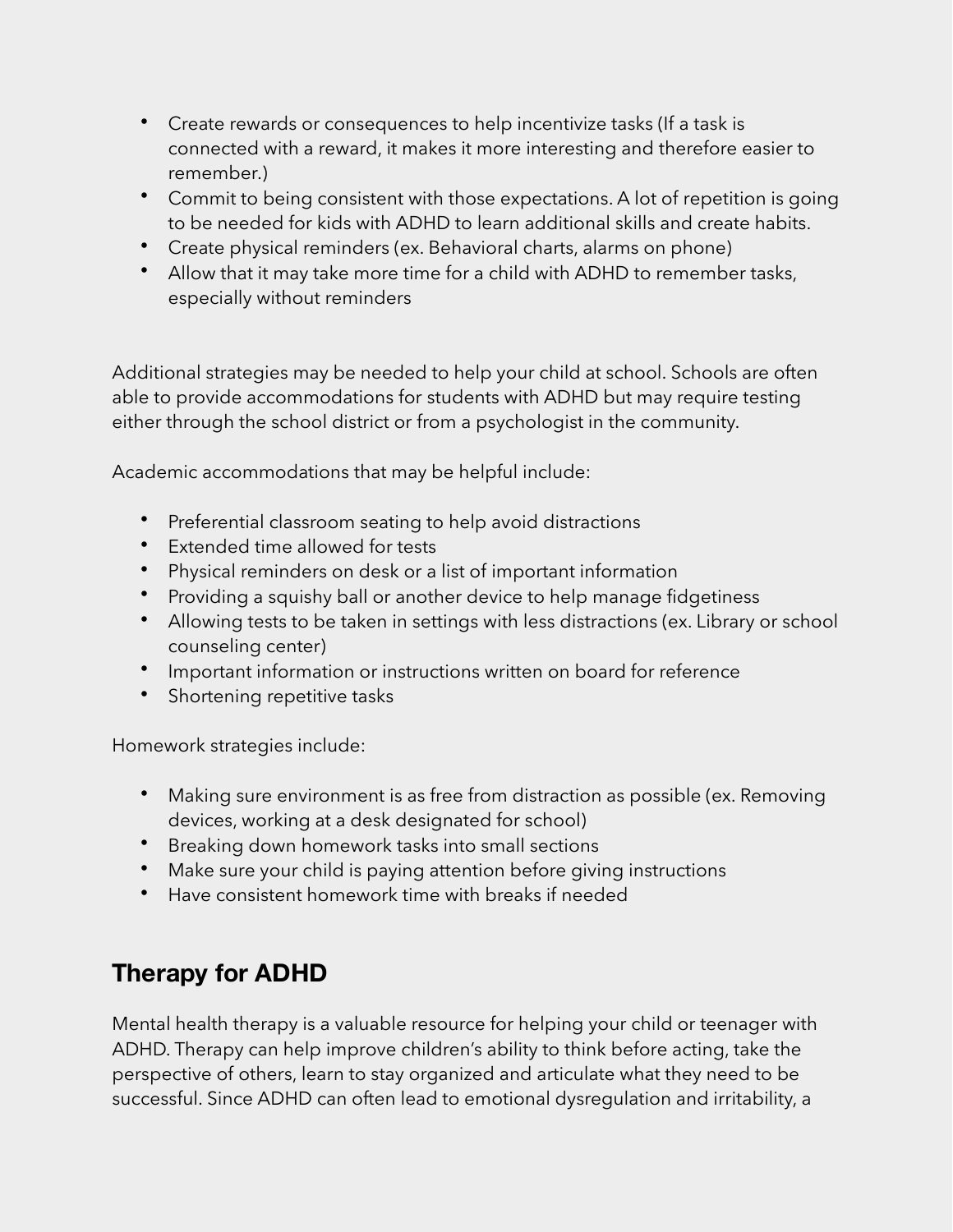therapist can help your child practice coping and communication skills. Family therapy sessions may also be helpful to improve communication with siblings and parents.

Parenting support is often a big part of therapy, especially for younger children. A therapist can help you think through strategies and overcome barriers that arise with your child's unique needs. Please remember that parenting feedback from your child's therapist does not mean that you are not doing a good job as a parent! It just means that your child may need something different than what you expected. What worked for you growing up or for your other children may not work for a child who is struggling with ADHD.

### **Medication**

Due to the neurobiological differences in ADHD, medication has been proven to be effective for reducing symptoms. Understandably, parents may feel reluctant to have their children on medication due to possible side effects and fear of future impact. It is recommended that if your child has ADHD, that you consult with a psychiatrist to determine if there is a medication that would benefit your child and to discuss concerns that you may have.

# **You can get the clarity you need today.**

Melissa Winfield, PsyD provides both psychological assessment for ADHD and therapy for individuals and families at her office at Here Counseling in Pasadena and Downtown Los Angeles. Please contact Dr. Winfield for a free consultation regarding services. Together we'll create a strategy to help your child succeed.



**CONTACT DR. WINFIELD TODAY**  323-817-0447 [dr.melissa.winfield@gmail.com](mailto:dr.melissa.winfield@gmail.com)